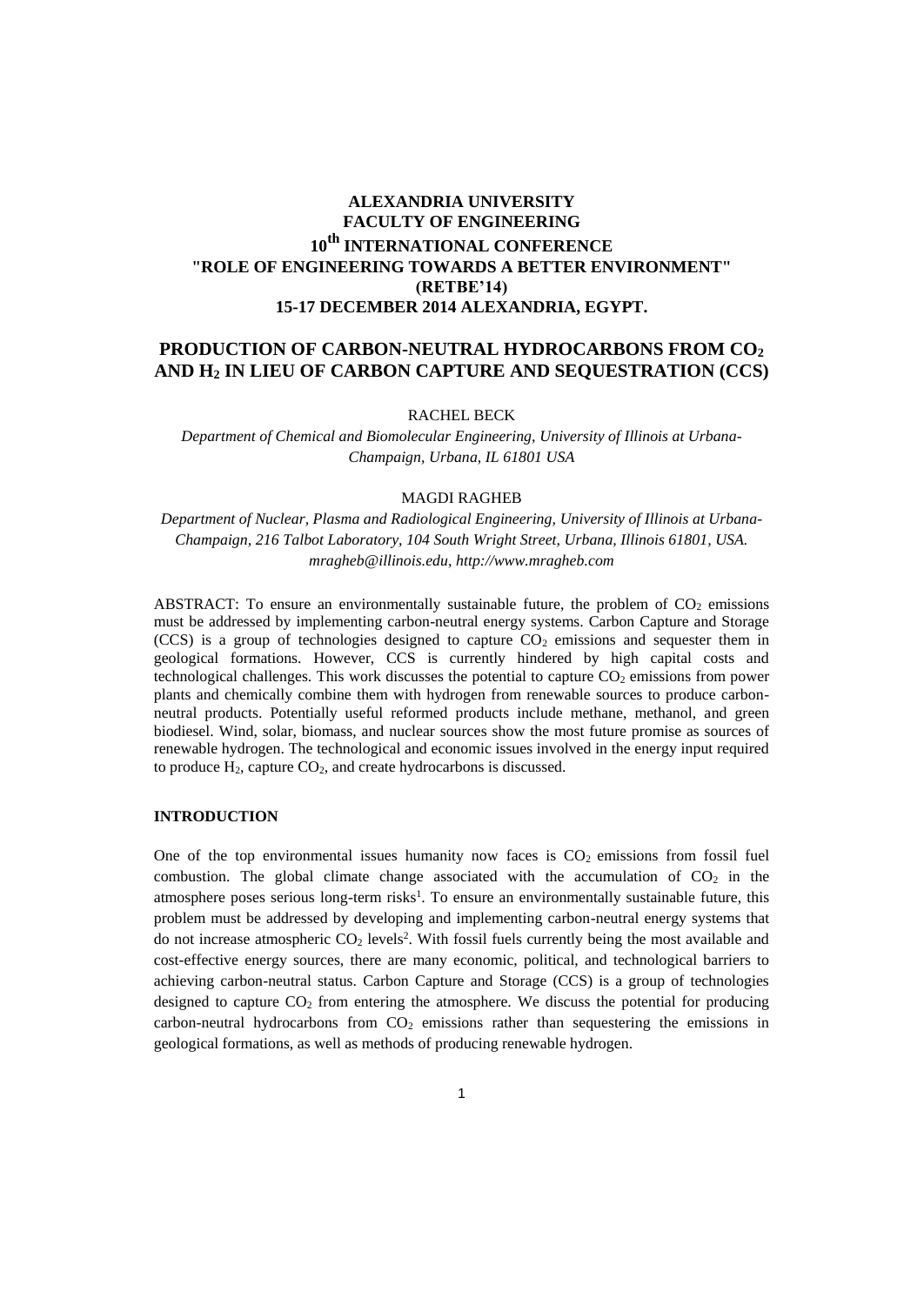## **CARBON CAPTURE AND STORAGE**

The goal of Carbon Capture and Storage (CCS), also known as carbon capture and sequestration, is to prevent carbon dioxide from being emitted to the atmosphere. The concept of CCS is to first trap the  $CO<sub>2</sub>$  released from power plants and industrial processes, to transport the  $CO<sub>2</sub>$  often using pipelines, and to inject the supercritical  $CO<sub>2</sub>$  for storage into geological formations several kilometers below ground.<sup>3</sup> The geologic formations available for carbon sequestration include saline aquifers, depleted oil and gas reservoirs, and un-mineable coal seams.<sup>2</sup> CCS projects mainly focus on electricity production; the industry that accounts for about 38% of  $CO<sub>2</sub>$  emissions in the USA.<sup>4</sup> The CCS process typically reduces power plant efficiency by about 20-30% to capture 85% of the plant's  $CO<sub>2</sub>$  emissions;<sup>5</sup> and reduced power output increases the electricity cost. There are also safety concerns about CCS among the public and scientific communities.<sup>6</sup>



Figure 1. Proposed Oxy-Combustion clean-coal technology with Carbon Capture and Storage (CCS) for the Meredosia FutureGen 2.0 project in Illinois, USA. Source: FutureGen 2.0

The major expense of CCS lies in the large quantities of equipment needed to trap, condense, transport, and bury the CO2. According to a 2012 paper from the USA Congressional Budget office, the Leveled Cost Of Energy (LCOE) of a new coal plant equipped with CCS is between \$90 to \$150 per megawatt-hour (MW.hr), or \$0.09 to \$0.15 per kilowatt-hour (kW.hr).<sup>7</sup> Both the average capital cost and the LCOE of a coal plant with CCS would be 76% higher than a conventional plant.<sup>7</sup> At this point in time, without government incentives and subsidies, CCS technology cannot become economically feasible.<sup>8</sup>

Approximately eight industrial-scale CCS projects are proceeding with federal support in the USA, including the \$200 million Illinois Industrial Carbon Capture and Storage project in Decatur, Illinois; the \$2.88 billion Kemper Integrated Gasification Combined Cycle plant in Kemper County, Michigan; the \$2.5 billion Texas Clean Energy Project in Penwell, Texas; the \$2.8 billion Hydrogen Energy California Project in Bakersfield, CA; and the \$1.65 billion FutureGen 2.0 project in Meredosia, Illinois.<sup>9</sup> Considering the frequency of delays in these CCS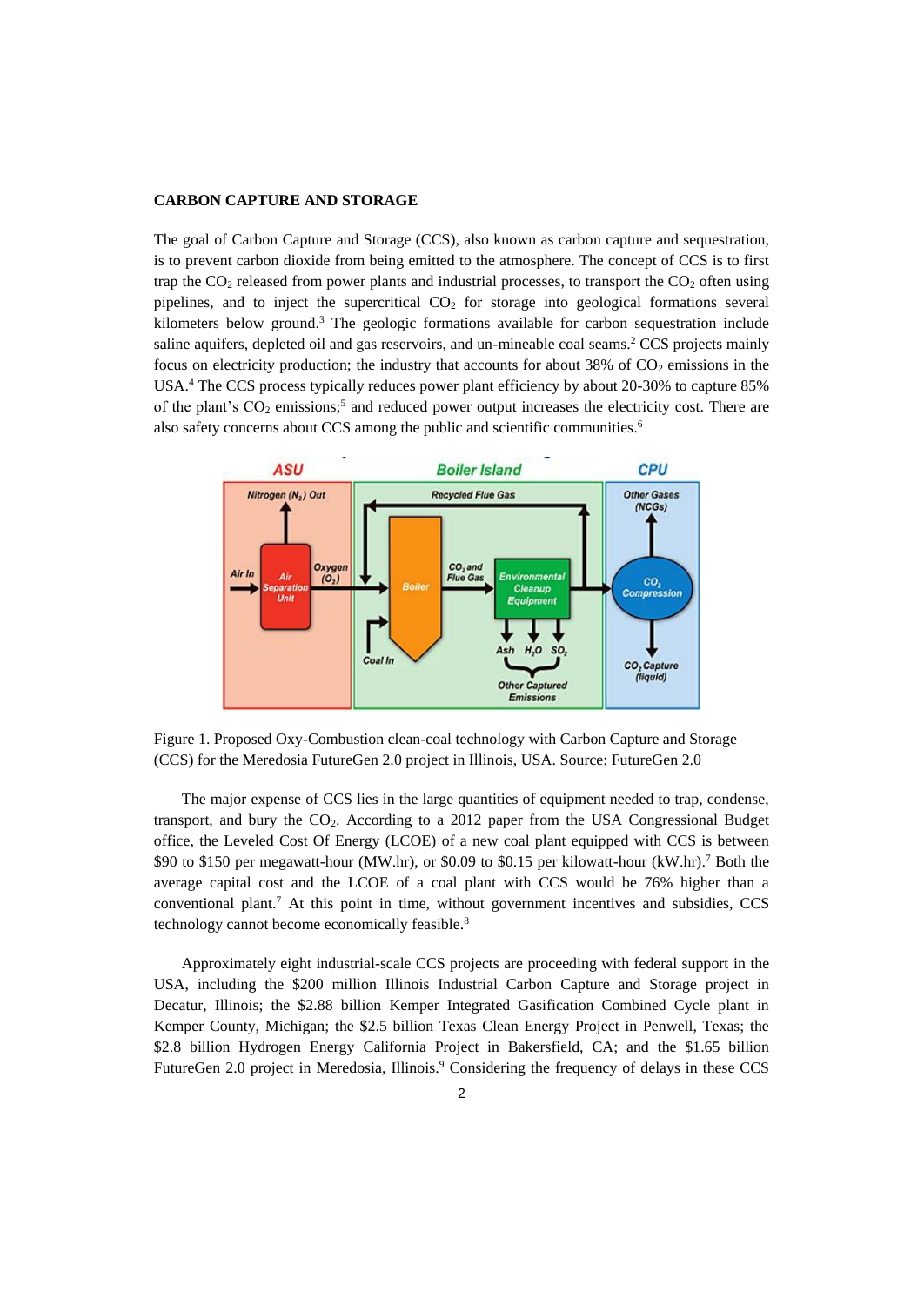projects and the cancelations of prior projects such as FutureGen 1.0, it is uncertain if the plants will be operational by the projected completion dates in the coming decades.

## **CARBON NEUTRAL CONCEPT**

For CCS to accomplish reductions in  $CO<sub>2</sub>$  emissions effectively it is important to focus on the goal of being near carbon-neutral, meaning able to capture 90% or more of the fossil carbon in the fuel.<sup>10</sup> A carbon-negative project that is able to capture  $CO<sub>2</sub>$  directly from the air or from biomass, is an idealistic solution but will not be addressed in this work. Chalmers and Gibbons<sup>10</sup> classify the capture  $CO<sub>2</sub>$  from gaseous and liquid fuel production (e.g., petroleum or natural gas refining) as carbon-positive, considering that the product fuel will probably release carbon emissions. These classes of CCS projects are important to distinguish, for long-term developments to be most beneficial.

Rapid actions must be taken if climate change is to be moderated. Assuming that the threshold for safe emission is an additional 500 to 1,000 Gigatons of  $CO<sub>2</sub>$ , Chalmers and Gibbons<sup>10</sup> suggest that this threshold can easily be overshot with the volume of affordable fossil fuels that can be produced. In this light, the proposed use of CCS is complex in nature. By using CCS technology, fossil fuels can continue to be used, ideally preventing the accumulation of  $CO<sub>2</sub>$  emissions in the atmosphere.<sup>10</sup> However, if the real solution to the environmental problem is to invest in renewable sources of energy, CCS is only a crutch to keep fossil fuels in use.

### **POTENTIAL HYDROCARBON PRODUCTS**

A significant portion of the costly technology of CCS goes toward transporting and sequestering the  $CO<sub>2</sub>$  underground. Rather than attempting to store the emissions in geological formations, which is no guarantee against leaks that would release  $CO<sub>2</sub>$  into the atmosphere anyway, it may be possible to convert the  $CO<sub>2</sub>$  into useful products. For example,  $CO<sub>2</sub>$  can be reacted with hydrogen to create hydrocarbons. For instance, the Sabatier reaction could be used to create methane, CH4. Ideally, the hydrogen would be generated from water using non-carbon sources as described later. Although the combustion of the product hydrocarbon would release the  $CO<sub>2</sub>$  back into the atmosphere, this creates a carbon-neutral, relatively clean-burning fuel cycle.

The Sabatier reaction shown in Eq. 1 ( $\Delta H_{298} = -165 \text{ kJ/mol}$ ) is a well-established process for producing methane by reacting  $CO<sub>2</sub>$  with  $H<sub>2</sub>$  over a metal catalyst, the most effective catalysts being nickel and ruthenium.<sup>11</sup>

$$
CO_2 + 4H_2 \leftrightarrow CH_4 + 2H_2O \tag{1}
$$

The Sabatier process is most commonly used for the purification of  $H_2$  for ammonia manufacture and fuel cells, and also for removing  $CO<sub>2</sub>$  from confined spaces such as submarines and spacecraft. There has been consideration of the possible use of Sabatier methanation to reduce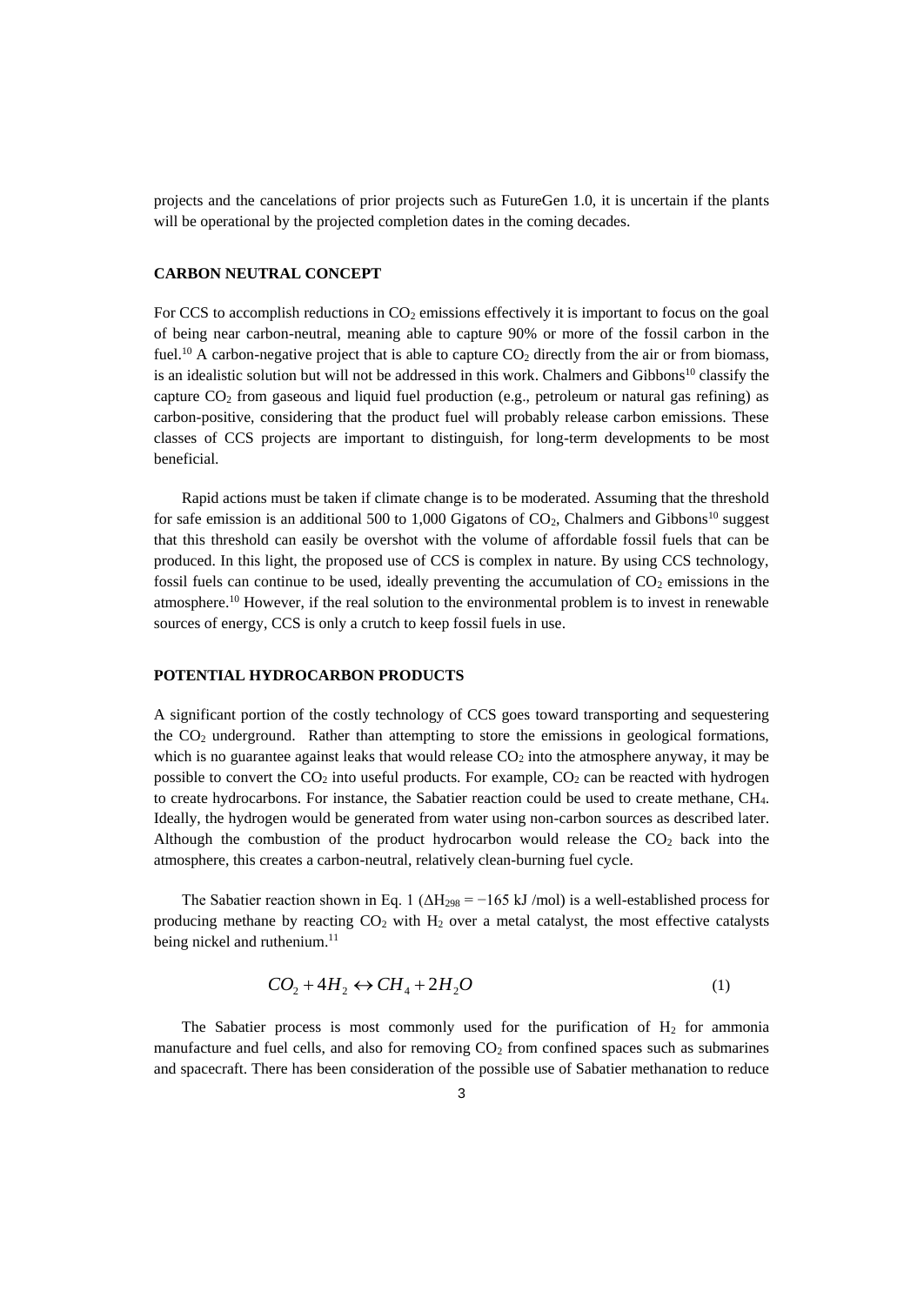power plants' CO<sub>2</sub> emissions. The main challenge with this application is the need for large volumes of economically-produced, renewably-sourced H<sub>2.</sub><sup>12</sup>



Figure 2. Hydrogen production using the  $CO<sub>2</sub>$  dry reforming process

## **METHANOL PRODUCTION**

Another potentially useful product that could be made from reformed  $CO<sub>2</sub>$  is methanol, CH<sub>3</sub>OH. Methanol is an important chemical feedstock and alternate fuel source, with fewer toxic emissions than gasoline. Although methanol is typically generated from CO,  $CO<sub>2</sub>$ , and  $H<sub>2</sub>$  over a  $Cu/ZnO/Al_2O_3$  catalyst,  $CO_2$  can be directly hydrogenated to methanol in a one-step conversion.<sup>13</sup> Researchers at the University of Texas at Arlington generated methanol directly from CO<sub>2</sub> with a 95% efficiency, using sunlight and copper oxide nanorods.<sup>14</sup> Another research group at the Universitade Federal do Paraná in Brazil designed and simulated a methanol plant that would use CO<sub>2</sub> captured from flue gases of a coal power plant and hydrogen generated from water electrolysis.<sup>13</sup> This plan could be retrofitted (at great cost) to existing coal power plants, although  $CO<sub>2</sub>$  capture units significantly decrease plant efficiencies.<sup>8</sup> At the present time conversion of  $CO<sub>2</sub>$ to methanol seems uneconomic;<sup>15</sup> however, the proposal for using existing fossil fuel supplies with less environmental harm is promising.<sup>30-32</sup>

A first step involves the formation of synthesis gas via the combined steam and CO2 reforming of CH<sub>4</sub>: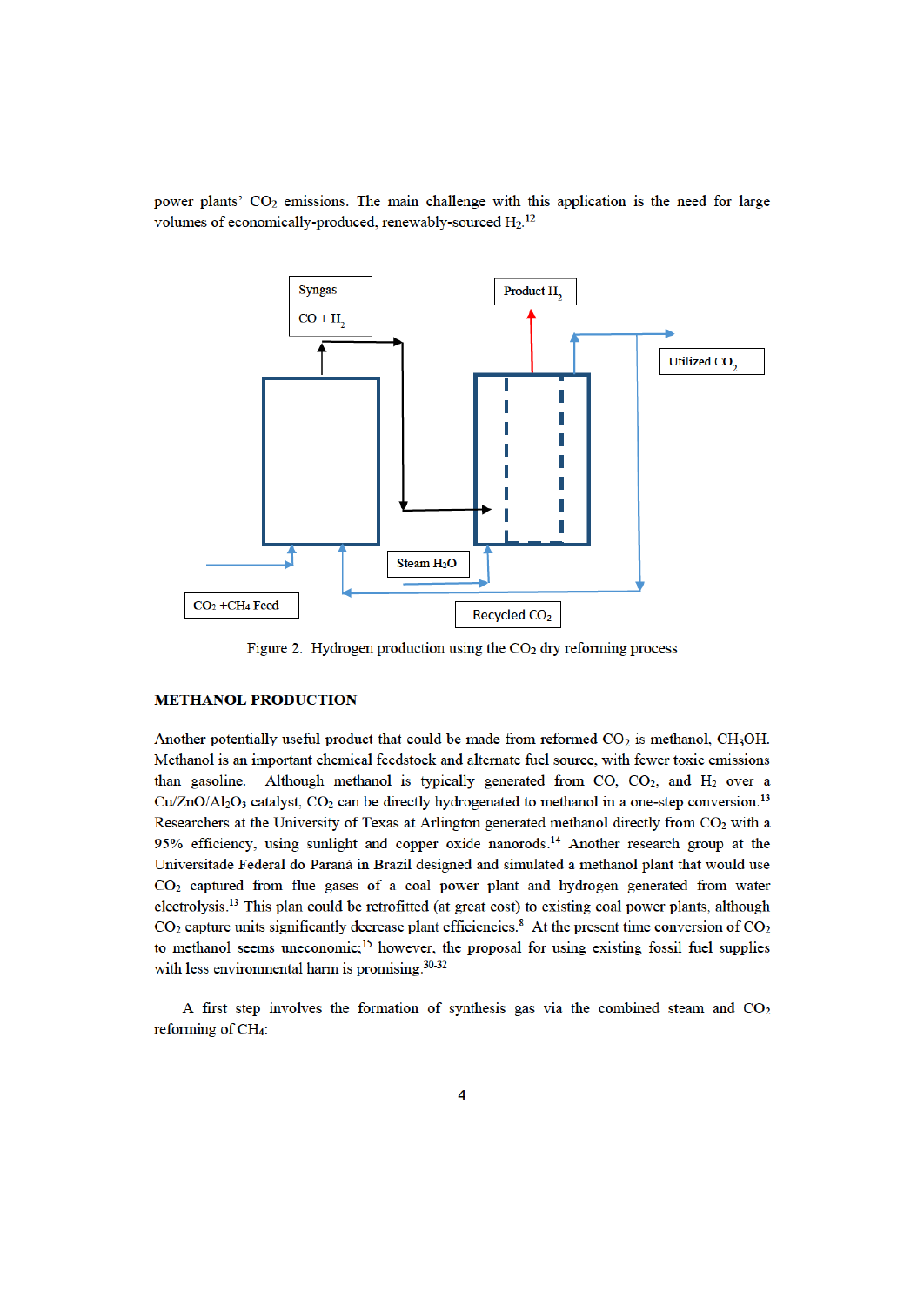$$
CO2 + CH4 \rightarrow 2CO + 2H2
$$
  

$$
H2O + CH4 + \rightarrow CO + 3H2
$$
 (2)

Following the reforming step, methanol is synthesized by reacting the resultant synthesis gas. The overall process can be described as:

$$
CH_4 + CO_2 + 2H_2O + 177 kJ \rightarrow 4CH_3OH
$$
  
\n $\Delta H_{773K}^0 = 177 kJ$  (3)

At a heat efficiency of the system of 80 percent, the energy needed to drive the reaction increases to 221 kJ. For 1 mole of  $CO<sub>2</sub>$  to be consumed a heat input of 221 kJ is needed from an external source by burning natural gas:

$$
CH_4 + 2O_2 \rightarrow CO_2 + 2H_2O + 800kJ
$$
  
\n
$$
\Delta H_{773K}^0 = 800kJ
$$
\n(4)

In this case  $0.34$  moles of  $CO<sub>2</sub>$  will be released so as to provide the required energy to drive the overall methanol synthesis reaction. The overall amount of  $CO<sub>2</sub>$  consumed in the methanol synthesis process is 0.66 moles per mole of  $CO<sub>2</sub>$  consumed by the initial reforming of CH<sub>4</sub>.

Methanol is a useful commodity with a worldwide annual production of 30 x 10<sup>6</sup> million metric tonnes. Methanol is synthesized in a process where synthesis gas is produced solely by the steam reforming of CH4. If all the methanol production in the world were to be shifted to a process which combined  $CO<sub>2</sub>$  and steam reforming, 10 million tonnes of  $CO<sub>2</sub>$  could be consumed corresponding to the mitigation of 6.6 x  $10^6$  metric tonnes of  $CO_2$  annually. Unfortunately, this amount is insignificant in comparison to the global CO<sub>2</sub> emissions. Excluding deforestation and land use change,  $CO_2$  emissions amounted to 23.9 x  $10^9$  metric tonnes in 1996.

#### **SULFUR-FREE GREEN DIESEL FUEL**

To take the methanol product a step further, methanol can be utilized for the production of biodiesel. Biodiesel, which is synthesized by trans-esterification of vegetable oils with methanol to form fatty acid methyl esters, is a renewable diesel fuel substitute.<sup>16</sup> Biodiesel yields 93% more energy than the amount invested in its production, and biodiesel emits only 1.0%, 8.3%, and 13% of the agricultural nitrogen, phosphorus, and pesticide pollutants, respectively, per net energy gain as compared to ethanol.<sup>17</sup> Because biodiesel production is limited by the high cost of the vegetable oils, the additional energy required to produce the methanol from  $CO<sub>2</sub>$  is most likely cost prohibitive.30-32

The first step involves the reforming of CH4 to produce synthesis gas while in the second step the resulting synthesis gas is reacted to produce the diesel fuel: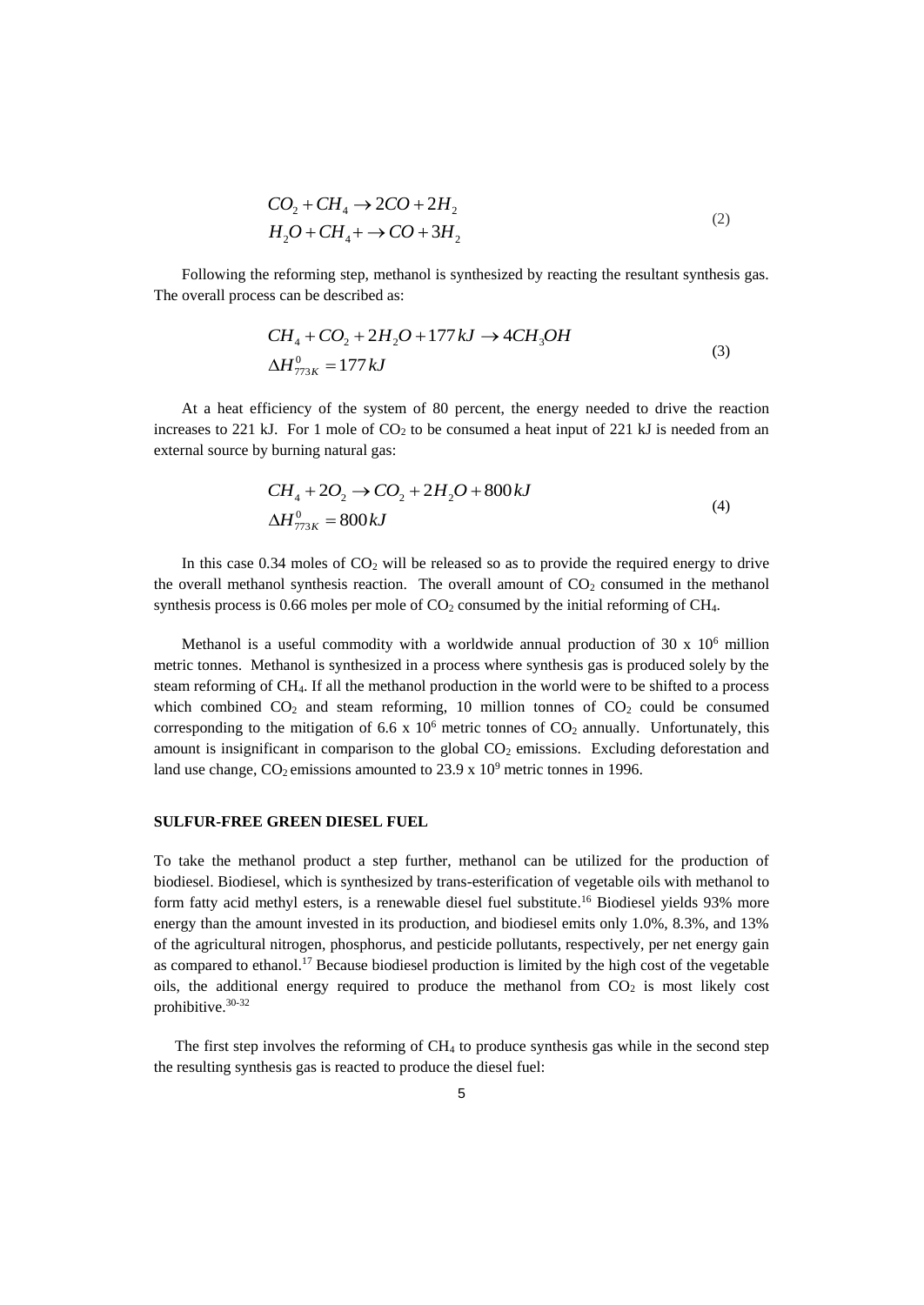$$
3CH4 + CO2 + H2O + 23kJ \rightarrow 0.667C6H12 + 3H2O
$$
  
\n
$$
\Delta H773K0 = 23kJ
$$
\n(5)

With an energy efficiency of 80 percent, the energy required to drive the reaction is 28.8 kJ. This energy can be supplied by burning  $CH_4$  at the expense of 0.05 moles of  $CO_2$  per mole of  $CO_2$ consumed in the Fischer-Tropsch process.

#### **RENEWABLE HYDROGEN SOURCES**

Currently, about 95% of hydrogen production is powered by non-renewable, carbon-based sources.<sup>18</sup> We describe and compare a few methods for producing hydrogen from renewable sources.

A 2007 study by the USA Department of Energy's National Renewable Energy Laboratory (NREL) concluded that wind, solar, and biomass resources in the USA could be used to produce about 1 billion metric tons of hydrogen per year. In the Great Plains region and central USA states, wind is the leading resource for hydrogen production, whereas solar is the dominant resource in most other regions, especially in the Southwest. A few population-dense counties, such the Miami and New York City areas, have high potential to produce hydrogen from biomass due to the greater generation of waste. The research study proposes that renewable hydrogen can potentially displace gasoline consumption in most USA states. However, many challenges must be overcome to achieve sustainable hydrogen-based transportation. The USA lacks an infrastructure to support country-wide use of hydrogen fuel. Areas with high energy demand would need to rely on resources from other locations. Another important concern is that renewably-sourced hydrogen production comes with multiple technical and economic difficulties.<sup>19</sup>

Electrolysis involves passing electricity between two electrodes to break water molecules into  $H_2$  and  $O_2$ . Electrolysis produces a clean fuel because no  $CO_2$  or  $NO_x$  is produced;<sup>20</sup> however, electrolysis is quite expensive, costing approximately 80% of the operating cost of hydrogen production.<sup>21</sup> A few types of electrolytic cells have been developed. Solid Oxide Electrolysis Cells (SOEC's) perform high temperature electrolysis, operating at high temperatures near 800 ºC and using thermal energy from concentrated solar, nuclear power, or industrial waste heat.<sup>22</sup> Polymer Electrolyte Membrane cells (PEM's) are relatively simple, operate below 100 ºC, and accept a range of voltage inputs; thus, PEM's are ideal for renewables like wind or solar photovoltaic.<sup>23</sup> The third kind is Alkaline Electrolysis Cells (AEC's) that use high concentrations of electrolytes and operate at high temperatures near  $200^{\circ}$ C.<sup>23</sup>

If the electricity used to power electrolysis is renewable, the hydrogen can be considered as renewably produced.<sup>24</sup> In particular, wind and biomass are promising sources of electricity for electrolytic hydrogen production.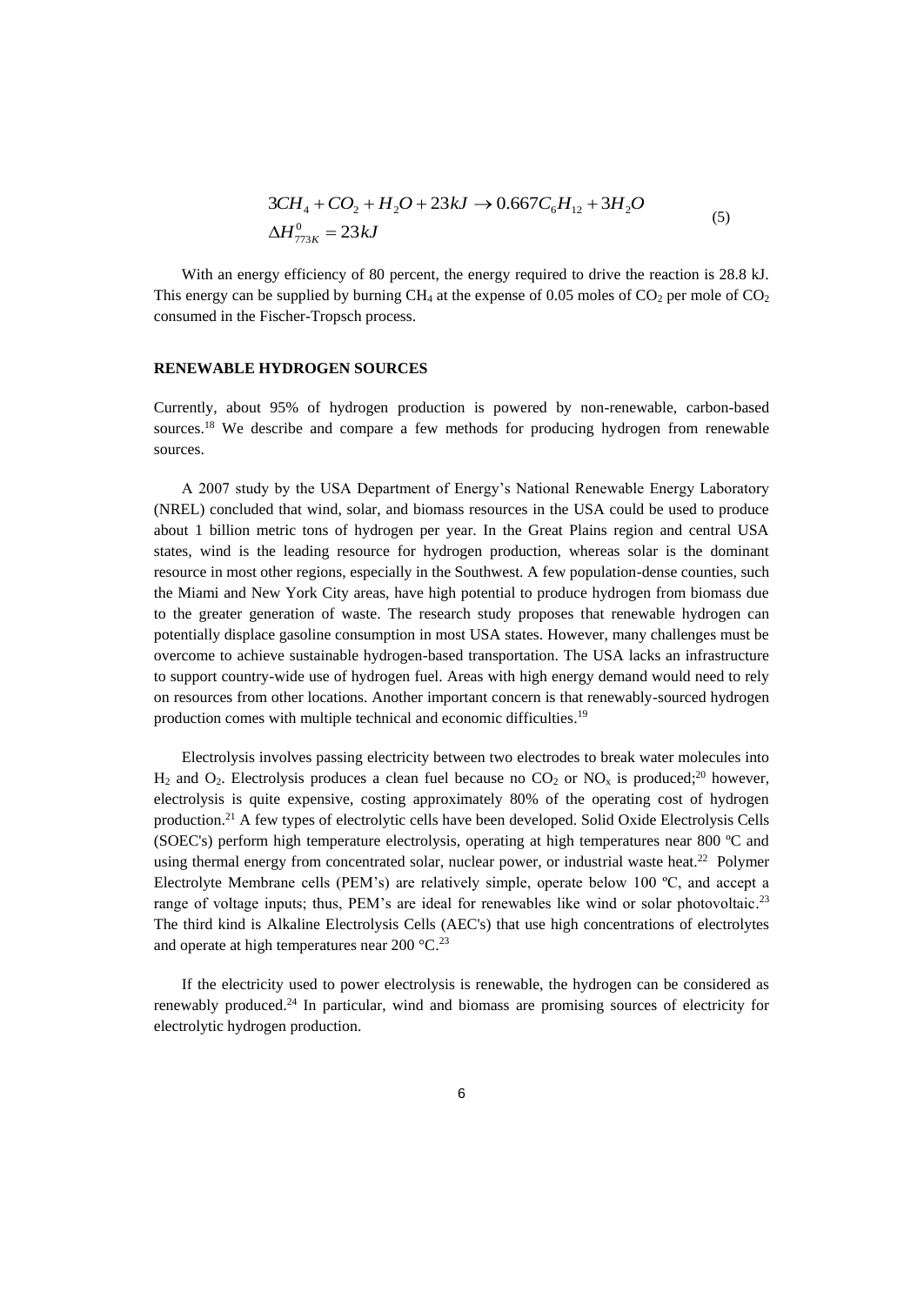Advances in wind power have reduced the cost of utility-scale wind electricity to 3-7 cents per kW.hr, making wind electrolysis an attractive option.<sup>24</sup> Wind electrolysis involves the wind turning a wind turbine containing an electrical generator, which can power an electrolyzer to dissociate water into  $O_2$  and  $H_2$ . A potential advantage of wind electrolysis systems is the improved ability to dispatch electricity; that is, the wind turbine can produce hydrogen to store energy, later using a fuel cell to create electricity in high-demand periods. For wind electrolysis to become cost-effective, there will need to be a decrease in wind electricity prices, increase in electrolyzer efficiency, and an increased effort to integrate wind/electrolyzer systems.<sup>24</sup>

According to the National Renewable Energy Laboratory (NREL), biomass is one of the favorable options for the near-term renewable production of hydrogen.<sup>24</sup> Biomass resources from agriculture, forests, and consumer wastes are plentiful in the USA. The thermochemical processes of gasification and pyrolysis are used to break down the cellulose, hemicellulose, and lignin in the resources to produce hydrogen. Gasification involves vaporizing the volatile biomass components to yield  $CO<sub>2</sub>$  and  $H<sub>2</sub>$ . Pyrolysis involves anaerobic degradation of the biomass to char, bio-oil, and gases, followed by steam reforming of the bio-oil and gases to form  $CO<sub>2</sub>$  and  $H<sub>2</sub>$ . NREL is working to demonstrate pyrolysis and gasification, which are currently not cost-competitive, for large-scale applications.<sup>24</sup>

Nuclear energy can produce both electricity and hydrogen. The Very High Temperature Reactor (VHTR) reactor design that can be utilized for the manufacture of hydrogen. The VHTR is a Generation IV reactor concept being developed by the Idaho National Engineering and Environmental Laboratory (INEL). The VHTR is a helium-cooled and graphite-moderated thermal neutron spectrum reactor. High output temperatures of 1,000°C or higher allow for process heat or hydrogen production applications. Hydrogen production by the VHTR could efficiently be accomplished by applying the heat to a thermochemical sulfur-iodine cycle.<sup>25</sup>

The cost of renewable hydrogen is currently high, and it will take several decades to significantly reduce it to the point of being cost-competitive with carbon-based hydrogen production. However, wind, solar, biomass, and nuclear sources are strong options for renewable, carbon-free hydrogen production.

## **USE OF AMMONIA IN A NITROGEN-BASED ECONOMY**

As 78% of dry air is composed of nitrogen gas, the concept of a nitrogen economy rather than a hydrogen economy is worth consideration. Nitrogen, like hydrogen, is a plentiful gas that can be used as an energy carrier. Separating nitrogen from the air typically involves cooling air to about - 196 ºC / -320 ºF in order to liquefy it.<sup>26</sup> By fractional distillation processes, liquid nitrogen can be isolated from the other components of air, based on boiling points levels.

A useful nitrogen-containing chemical is ammonia, NH3. A steam cycle system can utilize ammonia to drive a turbine and generate electricity<sup>27</sup>. Ammonia could also be directly combusted for fuel to release energy in internal combustion engines as in Eq. 2,  $(\Delta H^{\circ} = -1,267.20 \text{ kJ/mol})$ :<sup>28</sup>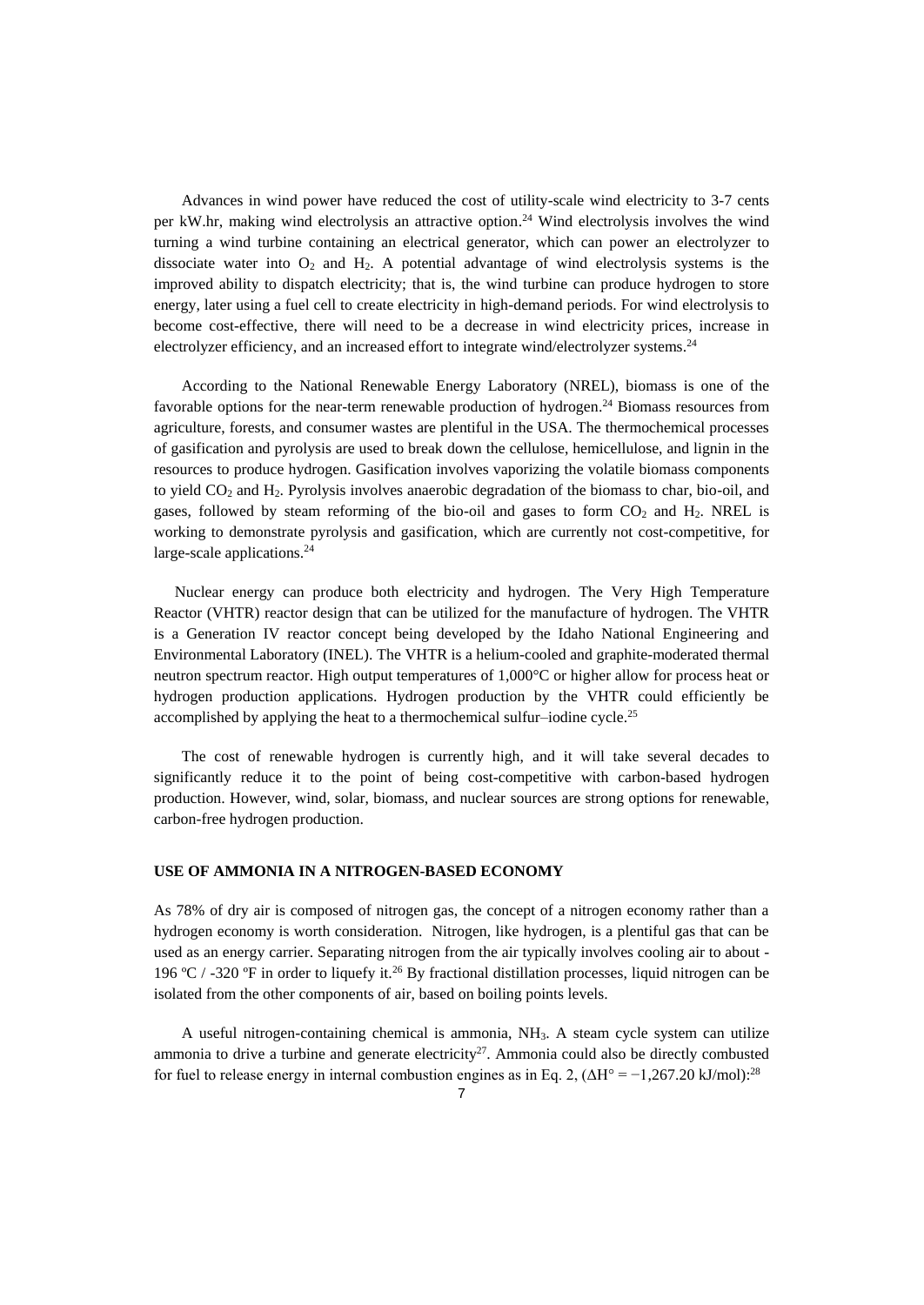$$
4NH_3 + 3O_2 \to 2N_2 + 6H_2O \tag{6}
$$

A nitrogen economy could have advantages over a hydrogen-based economy. Delivering energy using hydrogen typically relies on expensive hydrogen fuel cells. In contrast, nitrogen can potentially deliver energy in ammonia steam cycles or internal combustion engines. Storage and transportation may be easier for ammonia than hydrogen, as ammonia can be stored in solutions and as liquid anhydrous ammonia. Although both ammonia and hydrogen are highly reactive, ammonia is a more stable compound than hydrogen. However, aqueous and gaseous ammonia are classified as highly corrosive and toxic, which makes containment and safety precautions very important.<sup>29</sup> Overall a nitrogen economy concept may have potential benefits.

#### **CONCLUSIONS**

Economics will play an important role in shaping the energy sources of the future. While carbonbased energy sources are foreseeably the most economically available in the near- to mid-term future, concern for the environmental impact is growing. In order to allow the continued use of fossil fuels with less detriment, technologies such as Carbon Capture and Storage (CCS) are being developed at high capital costs and with great technological challenges. Although currently costprohibitive, it is possible to capture  $CO<sub>2</sub>$  emissions from power plants and chemically combine them with renewable hydrogen to produce carbon-neutral products. Potentially useful reformed products include methane, methanol, and biodiesel. Technological hurdles involve the challenge is the development of an economic and stable catalyst suitable for use in commercial scale plants. An important issue is the cost effective capturing of  $CO<sub>2</sub>$  from 24 x 10<sup>6</sup> metric tons of gas emissions each year from fossil fuels.

If current  $CO<sub>2</sub>$  capturing cost could be reduced by 35-40 percent  $CO<sub>2</sub>$  and natural gas reforming can be potentially sustainable from  $CO<sub>2</sub>$  recovered from flue gases. Wind, biomass, and nuclear show the most future promise as sources of renewable hydrogen. Due to the energy input required to produce  $H_2$ , capture  $CO_2$ , and create hydrocarbons, this proposal has admittedly a net energy loss. Ultimately, if the cost of renewables can compete with the cost of carbon energy using CCS methods, the departure from fossil fuel dependence will happen all the more rapidly.

#### **REFERENCES**

- 1. Veziroglu, T. N., "Hydrogen Technology for Energy Needs of Human Settlements," *International Journal of Hydrogen Energy*, Vol. 12, pp. 99–129, 1987.
- 2. Muradov N. Z., and Veziroglu T. N., "Green Path from Fossil-Based to Hydrogen Economy: An Overview of Carbon-Neutral Technologies," *International Journal of Hydrogen Energy*, Vol. 33, No. 23, pp. 6804-6839, Dec. 2008.
- 3. United States Environmental Protection Agency (EPA), "Carbon Dioxide Capture and Sequestration," Sept. 2013. http://www.epa.gov/climatechange/ccs/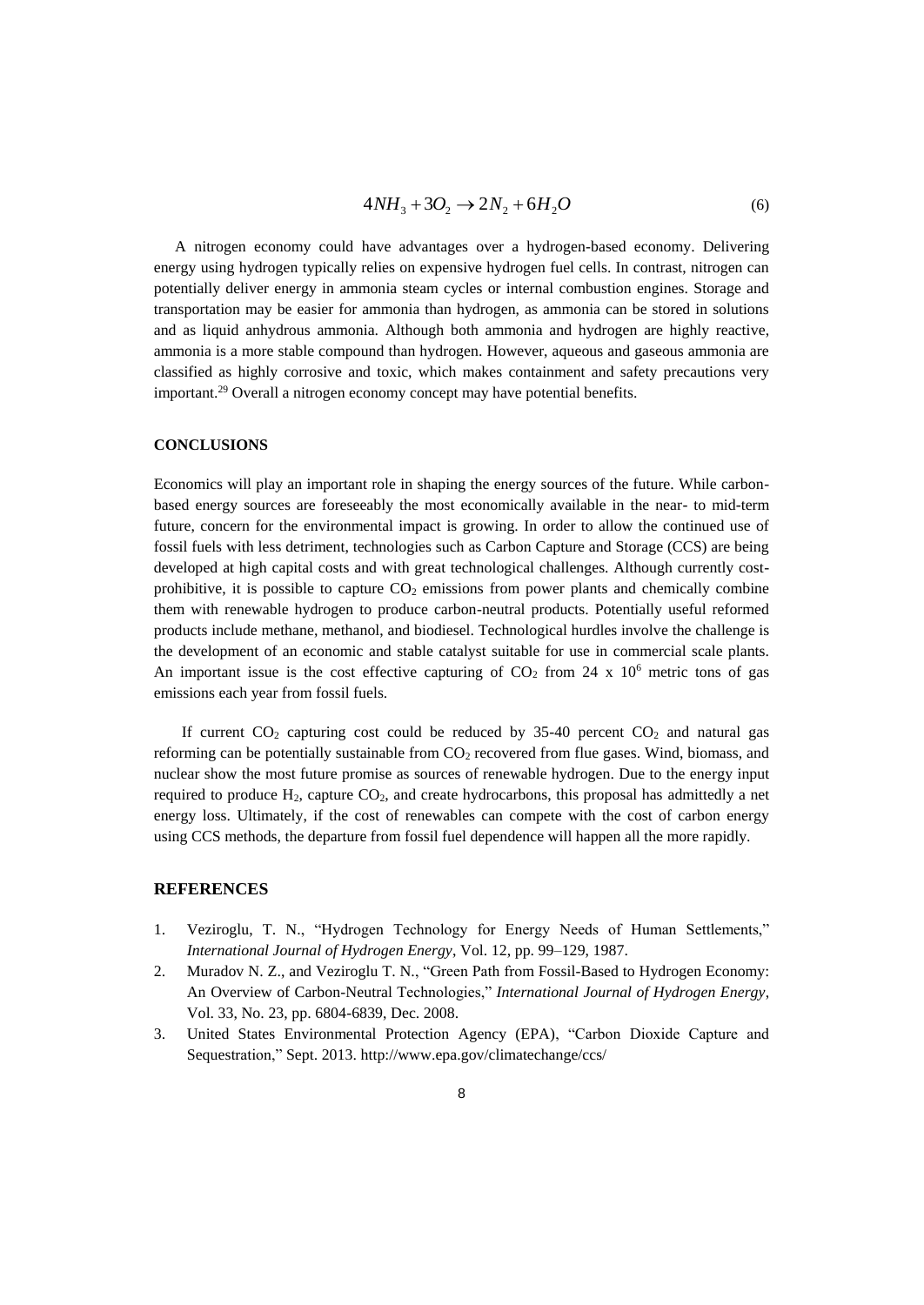- 4. United States Environmental Protection Agency (EPA), "Overview of Greenhouse Gases," Sept. 2013, http://www.epa.gov/climatechange/ghgemissions/gases/co2 html
- 5. International Energy Agency, IEA Energy Technology Essentials, vol. ETE01, Dec. 2006.
- 6. Steinberg, M., "Fossil fuel Decarbonization Technology for Mitigating Global Warming," *International Journal of Hydrogen Energy*, Vol. 24, pp. 771, 1999.
- 7. Congress of the United States Congressional Budget Office, "Federal Efforts to Reduce the Cost of Capturing and Storing Carbon Dioxide," Pub. No. 4146, June 2012.
- 8. Integrated CO<sup>2</sup> Network, "10 Things You Should Know About Carbon Capture and Storage (CCS)," Nov. 2011.
- 9. Jacobsen, L., "Despite Notable Hurdles, Plants That Sequester Carbon Are Advancing," Politifact, Dec. 2012.
- 10. Chalmers H. and Gibbins J., "Carbon Capture and Storage: More Energy or Less Carbon?" *Journal of Renewable & Sustainable Energy*, Vol. 2, Issue 3, pp. 031006, May 2010.
- 11. Yaccato *et al*., "Competitive CO and CO2 Methanation Over Supported Noble Metal Catalysts in High Throughput Scanning Mass Spectrometer," *Appl. Catal. A-Gen.*, Vol. 296, pp. 30–48, 2005.
- 12. Hoekman, S. K., Broch, A., Robbins, C., and Purcell, R., "CO2 Recycling by Reaction With Renewably-Generated Hydrogen," *International Journal of Greenhouse Gas Control*, Vol. 4, No. 1, pp. 44-50, 2010.
- 13. Van-Dala, E. S., and Bouallou, C., "Design and Simulation of a Methanol Production Plant From CO2 Hydrogenation", *Journal of Cleaner Production*, Vol. 57, pp. 38-45, Oct. 2013.
- 14. Govers, F. X., "Simpler, cheaper way to make liquid methanol fuel using  $CO<sub>2</sub>$  and sunlight," *Gizmag*, April 2013.
- 15. Cifre, P. G., Badr, O. "Renewable Hydrogen Utilization for the Production of Methanol," *Energy Convers. Management*, Vol. 48, pp. 519–527, 2007.
- 16. Ma, F., Hanna, M. A., "Biodiesel Production: A Review," *Bioresour. Technol*, vol. 70, pp. 1–15, 1999.
- 17. Hill, J., Nelson, E., Tilman, D., Polasky, S., Tiffany, D., "Environmental, Economic, and Energetic Costs and Benefits of Biodiesel and Ethanol Biofuels," Proceedings of the National Academy of Sciences of the United States, Vol. 103, No. 30, July 2006.
- 18. Ogden J. M., "Prospects for Building a Hydrogen Energy Infrastructure," *Annual Review of Energy and the Environment*, Vol. 24, pp. 227–279, 1999.
- 19. Milbrandt, A., and Mann, M., "Potential for Hydrogen Production from Key Renewable Resources in the United States," National Renewable Energy Laboratory Technical Report NREL/TP-640-41134, Feb. 2007.
- 20. Armor, J. N., "The Multiple Roles for Catalysis in the Production of H2," *Applied Catalysis A: General*, Vol. 176, pp. 159–176, 1999.
- 21. Chaubey R. *et al*., "A Review on Development of Industrial Processes and Emerging Techniques for Production of Hydrogen from Renewable and Sustainable Sources," *Renewable & Sustainable Energy Reviews*, Vol. 23, pp. 443-462, July 2013.
- 22. Hauch, A., Ebbesen, S. D., Jensen, S. H., and Mogensen, M., "Highly Efficient High Temperature Electrolysis," *Journal of Materials Chemistry*, Vol. 18, No. 20, pp. 2331–2340, 2008.